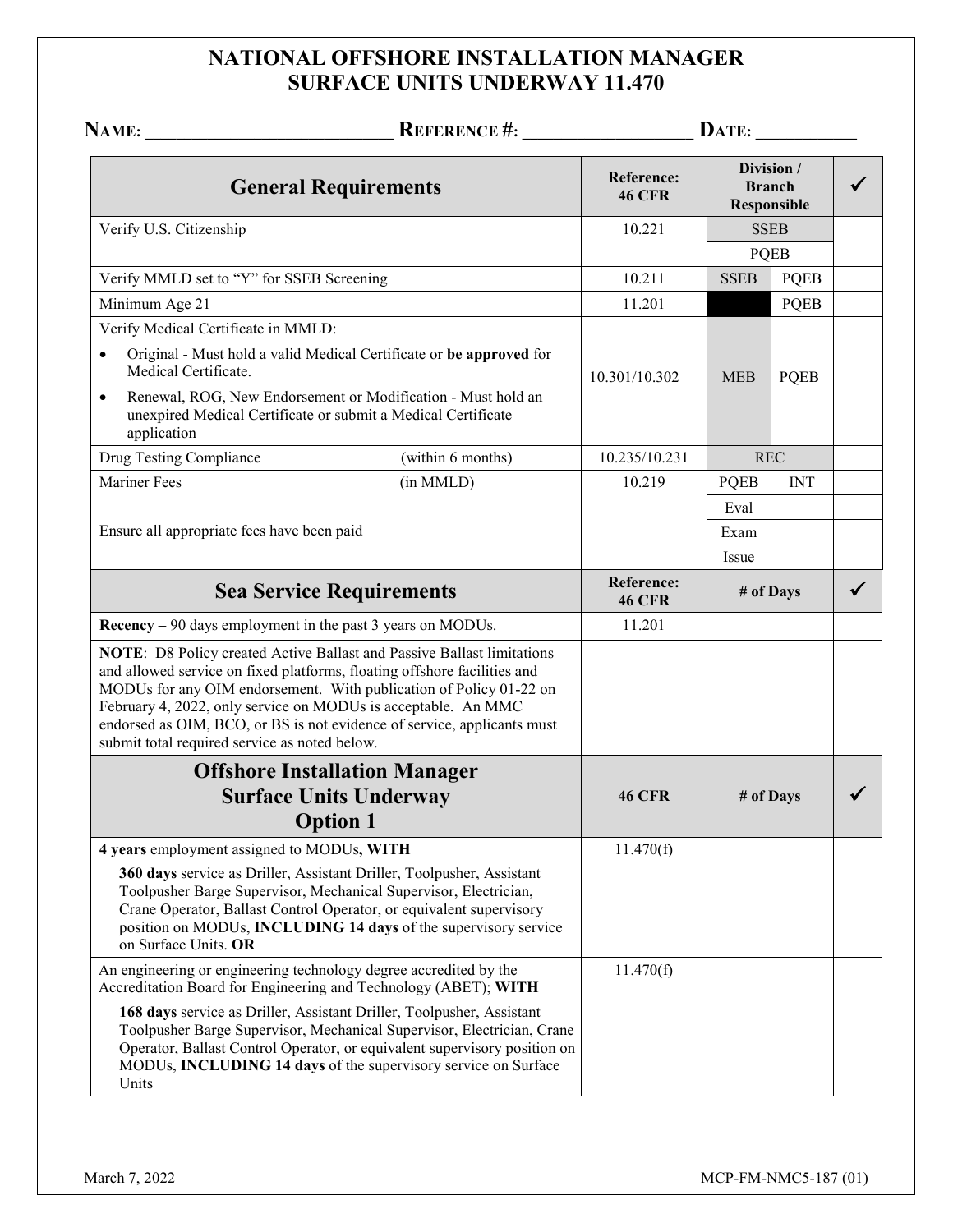| With either above service requirements, must also provide:                                                                                                                   |                      |                           |  |
|------------------------------------------------------------------------------------------------------------------------------------------------------------------------------|----------------------|---------------------------|--|
| 1. Provide a recommendation letter signed by a senior company official                                                                                                       |                      |                           |  |
| which:                                                                                                                                                                       |                      |                           |  |
| Provides a description of the applicants experience and<br>a.<br>qualifications,                                                                                             |                      |                           |  |
| Certifies that the individual has successfully directed, while under<br>$\mathbf{b}$ .<br>the supervision of an experienced rig mover, three rig moves<br>surface units; and |                      |                           |  |
| Certifies that one of the rig moves was completed within 1 year<br>c.<br>preceding the date of application. OR                                                               |                      |                           |  |
| Provide a recommendation letter signed by a senior company official<br>1.<br>which:                                                                                          |                      |                           |  |
| Provides a description of the applicants experience and company<br>a.<br>qualifications program completed,                                                                   |                      |                           |  |
| Certifies the applicant has witnessed ten rig moves either as an<br>b.<br>observer in training or as a rig mover under supervision,                                          |                      |                           |  |
| Certifies that the individual has successfully directed, while under<br>c.<br>the supervision of an experienced rig mover, five rig moves on<br>surface units; and           |                      |                           |  |
| Certifies that one of the rig moves was completed within 1 year<br>d.<br>preceding the date of application                                                                   |                      |                           |  |
| <b>Option 2</b>                                                                                                                                                              |                      |                           |  |
| Hold MMC as Unlimited Master or Chief Mate, AND                                                                                                                              | 11.470(g)            |                           |  |
| 1. Provide a recommendation letter signed by a senior company official<br>which:                                                                                             |                      |                           |  |
| Provides a description of the applicants experience and<br>a.<br>qualifications,                                                                                             |                      |                           |  |
| Certifies that the individual has successfully directed, while under<br>b.<br>the supervision of an experienced rig mover, three rig moves on<br>surface units; and          |                      |                           |  |
| Certifies that one of the rig moves was completed within 1 year<br>c.<br>preceding the date of application,                                                                  |                      |                           |  |
| <b>Approved Training</b><br>All Applicants unless previously met                                                                                                             |                      | <b>Date Completed</b>     |  |
| First Aid<br>(completed within 1 year)<br>(original only)                                                                                                                    | 11.205               |                           |  |
| (must be valid)<br><b>CPR</b><br>(original only)                                                                                                                             |                      |                           |  |
| Stability Course for OIM Surface Units                                                                                                                                       | 11.470               |                           |  |
| Survival Craft Training (Valid PSC without limitation meets this)                                                                                                            | 11.470               |                           |  |
| Survival Suit Training (Valid PST of BT meets this)                                                                                                                          |                      |                           |  |
| Approved Basic Fire Fighting Course within 5 years of application date<br>(unless previously met). Valid STCW BT is acceptable                                               | 11.201(h)            |                           |  |
| Advanced Fire Fighting Course within 5 years of application date (unless<br>previously met). Valid STCW Advanced Firefighting is acceptable.                                 | 11.201(h)            |                           |  |
| <b>EXAMS</b>                                                                                                                                                                 |                      |                           |  |
| See Deck Exam Guide<br>No Exams ONLY For Unlimited Master Oceans or NC                                                                                                       | Reference:<br>11.903 |                           |  |
| Exam Codes & Credential Testing Comments Entered in MMLD                                                                                                                     | 11.903               |                           |  |
| Completion of Coast Guard approved course                                                                                                                                    |                      |                           |  |
| Exam Scores Entered in MMLD                                                                                                                                                  |                      | <b>PQEB</b><br><b>REC</b> |  |
|                                                                                                                                                                              |                      |                           |  |

March 7, 2022 MCP-FM-NMC5-187 (01)